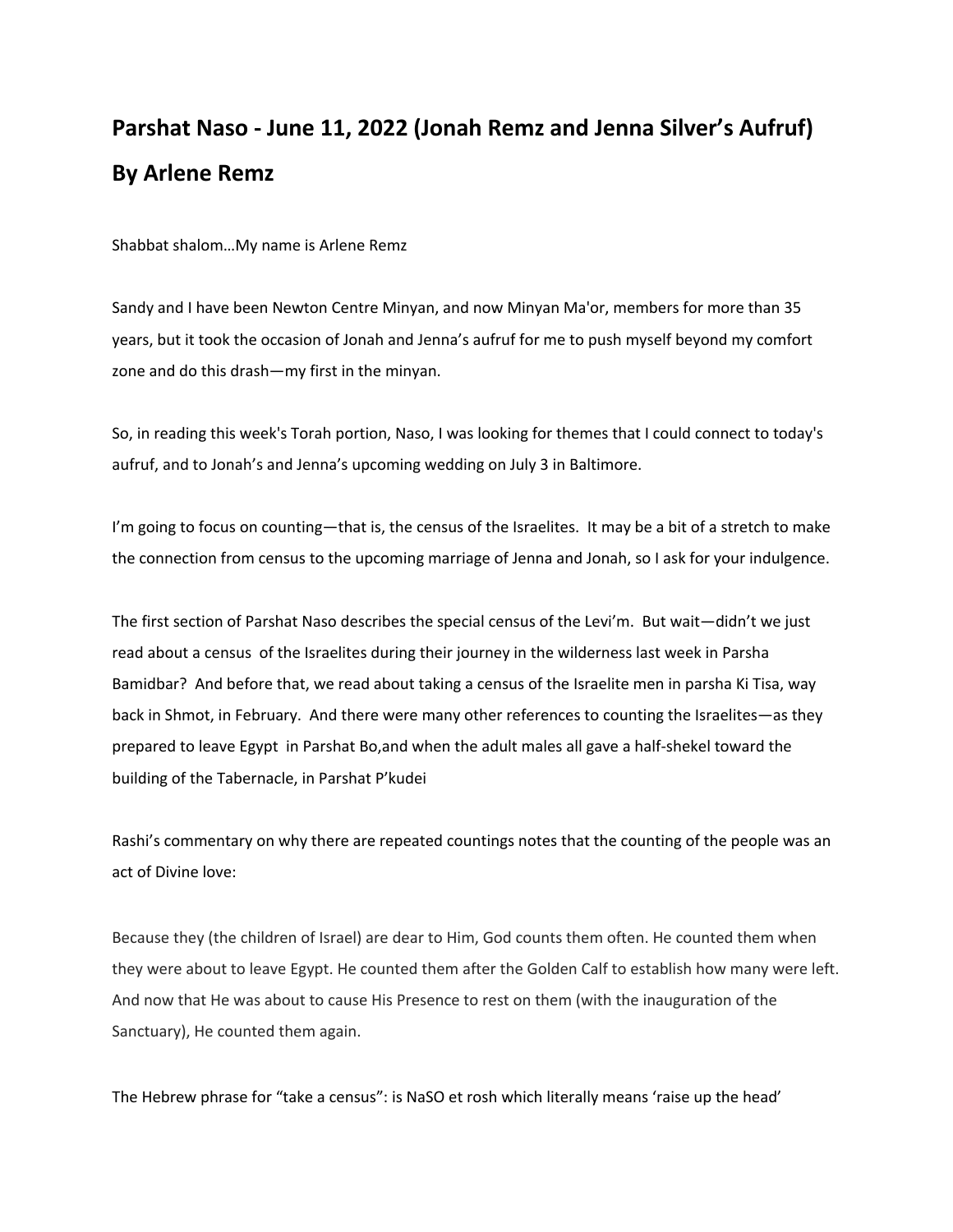In the words of Rabbi Jonathan Sacks, z'l,

A Divine census is, as Rashi says, a gesture of endearment. That is why it cannot be described by the usual verbs of counting — limnot, lifkod, lispor, lachshov. Only the phrase naso et rosh, "lift the head", does justice to this kind of enumeration, in which those entrusted with the task are commanded to "lift the head" of those they count, making every individual stand tall in the knowledge that they are loved, cherished, held special by God, and not merely a number, a cipher, among the thousands and millions.

There are significant differences, however, in who was counted in the different censuses in Bamidbar and Naso.

In Bamidbar,every able-bodied man over the age of 20 (otherwise referred to as all those who are able to bear arms) was counted.

These men were counted by their ancestral tribes, and the same wording was used for each tribe

However, only 11 of the tribes were counted. The descendents of Levi-the Levi'im, were not counted ….In Bamidbar it is written: Do not on any account enroll the tribe of Levi or take a census of them with the Israelites" Levites were not listed among the other tribes counted in Bamidbar because they are exempt from military service.

So despite the many paragraphs of counting of the members of the tribes, what is notable in last week's parsha, Bamidbar, is all of those who are NOT counted: women, minors, the elderly and people with disabilities.

Anyone who knows me, and my past work at Gateways, as well as my involvement in egalitarian minyanim over the past 50 years will understand why this exclusion strikes a very negative chord.

While that could be the entire subject of my drash, I'm going to put that to the side as I move on to Parshat Naso and I focus on multiple interpretations of counting.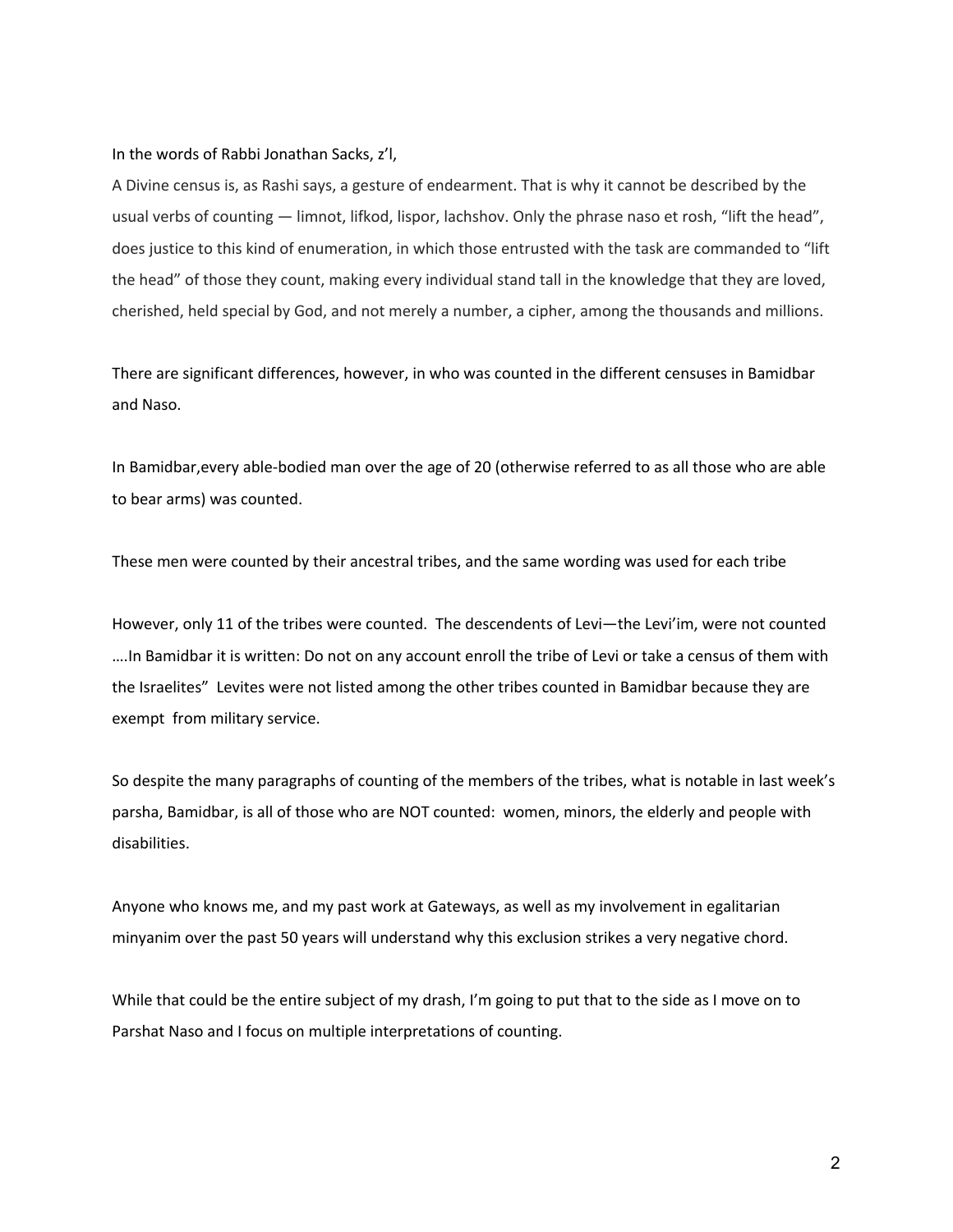In the first part of Parsha Naso, the Tribe of Levi is subject to an additional special census separate from the greater Israelite community

Actually there were 3 censuses, for the 3 clans within the Tribe of Levi. Each clan had separate responsibilities vis a vis caring for the Tabernacle and its associated sacred objects, described in Chapter 4 verses 21-49—ie workload of shlepping setup and cleanup of the Tabernacle was allocated between the 3 clans, and described in great detail in this parsha.

And because of their service of the Tabernacle, the Tribe of Levi was exempt from regular military service

Just like in old days of NCM—we had certain exemptions from shlepper jobs for those who took on certain leadership roles. For example, being a high holiday coordinator gave you and your family a year of exemption from the much cherished setup and cleanup jobs.

So, to reiterate,

In the Bamidbar census my takeaway is that despite the charge to "lift up your head and be counted" what is most notable is who was excluded

But now, in the Levite census in first chapters of Naso– focus is on what is special, unique about the Tribe of Levi and the Kohanim

Special counting, special roles, special responsibilities, special privileges that the descendants of Levi were subject to because of their lineage.

Now let's fast forward to the end of Parshat Naso

After the Tabernacle was set up, The chieftains of the tribes brought offerings of carts and oxen.

In Chapter 7 verse 6-9 we read:

Moses took the carts and the oxen and gave them to the Levites. Two carts and four oxen he gave to the Gershonites as required for their service and four carts and eight oxen he gave to the Merarites, as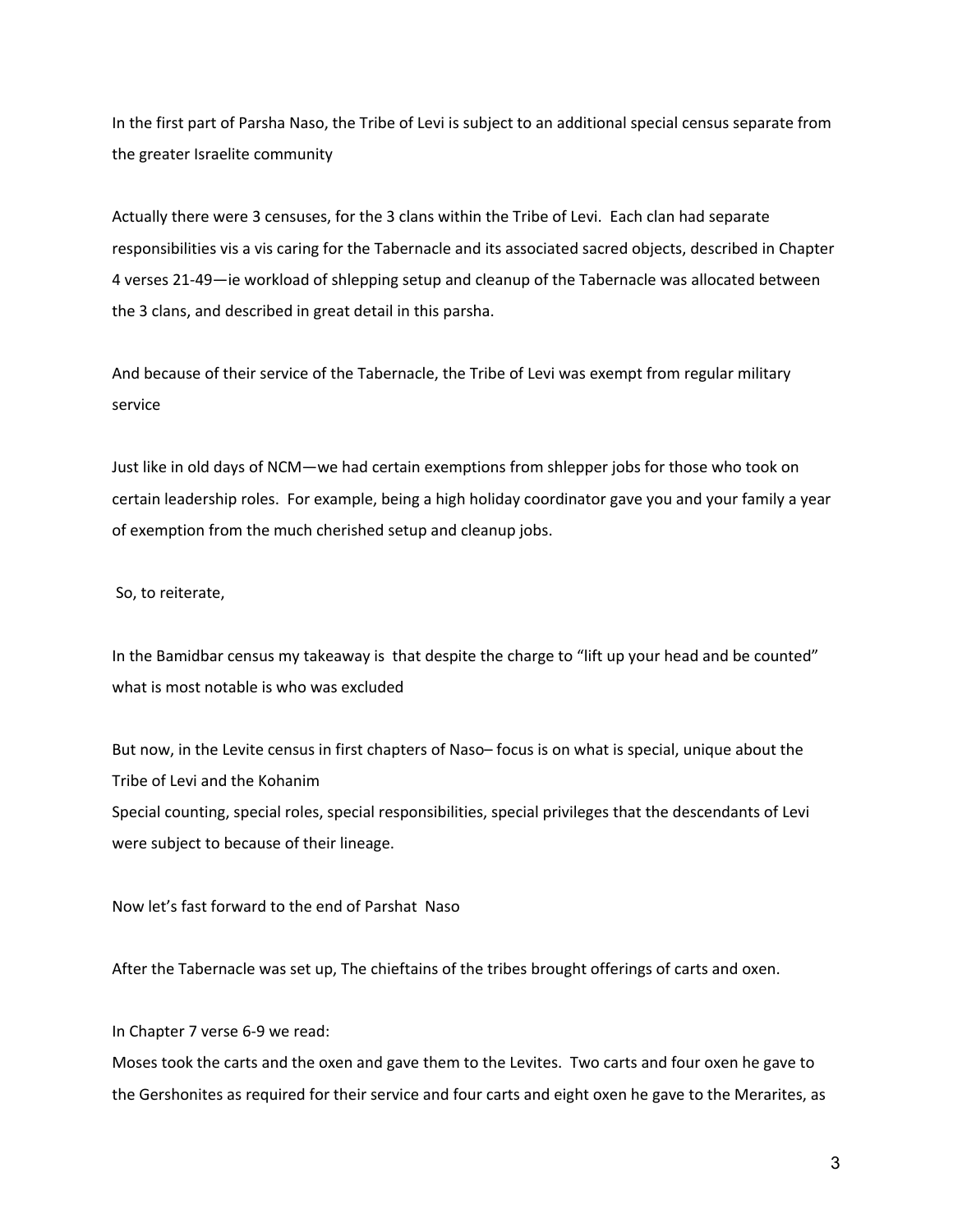required for their service—under the direction of Ithamar son of Aaron the priest. But to the Kohathites he did not give any; since theirs was the service of the sacred objects, their porterage was by shoulder.

So in these first verses of Chapter 7 we see the continued theme of differences, this time in the quantity and quality of gifts….in this case—differentiation based on perceived need.

In contrast, beginning with chapter 7 verses 10-88 There is a significant shift away from special or differentiated responsibilities and privileges and gifts to uniformity amongst the tribes

These verses describe, in great detail, the tribal chiefs' identical gifts in honor of the consecration of the Tabernacle The tribal chiefs all gave the exact same gift for the dedication of the altar

(hence the very repetitious torah reading)

The focus here was the equality of the tribes. They didn't try to one up each other in what or how much they gave. They each gave the same amount of the same exact items, apparently based on what was needed for the altar to serve its ritual function.

They were working together for the communal good.

How was it that they all ended up giving the exact same gift?

- There is no commandment from G-d to "bring a specific gift"
- Did one tribe start with a gift and then everyone else fell in line and gave the same?
- Was there a negotiation amongst the leaders about what the gift should be?
- Why didn't the chieftains of the larger, wealthier tribes give more?
- Was this a form of a regressive tax whereby this strict equality was essentially unfair?

We do not know, and can only speculate how and why that came to be.

However, each tribe, through its chief, was given a separate day in which to bring its offering, seemingly underscoring the individuality of each gift. One can ask how the sequence of the offering was decided, as it was not based on birth order. For example, Nachshon, of the tribe of Judah, made the offering on the first day. The Midrash says that he merited this honor because he was the first to plunge into the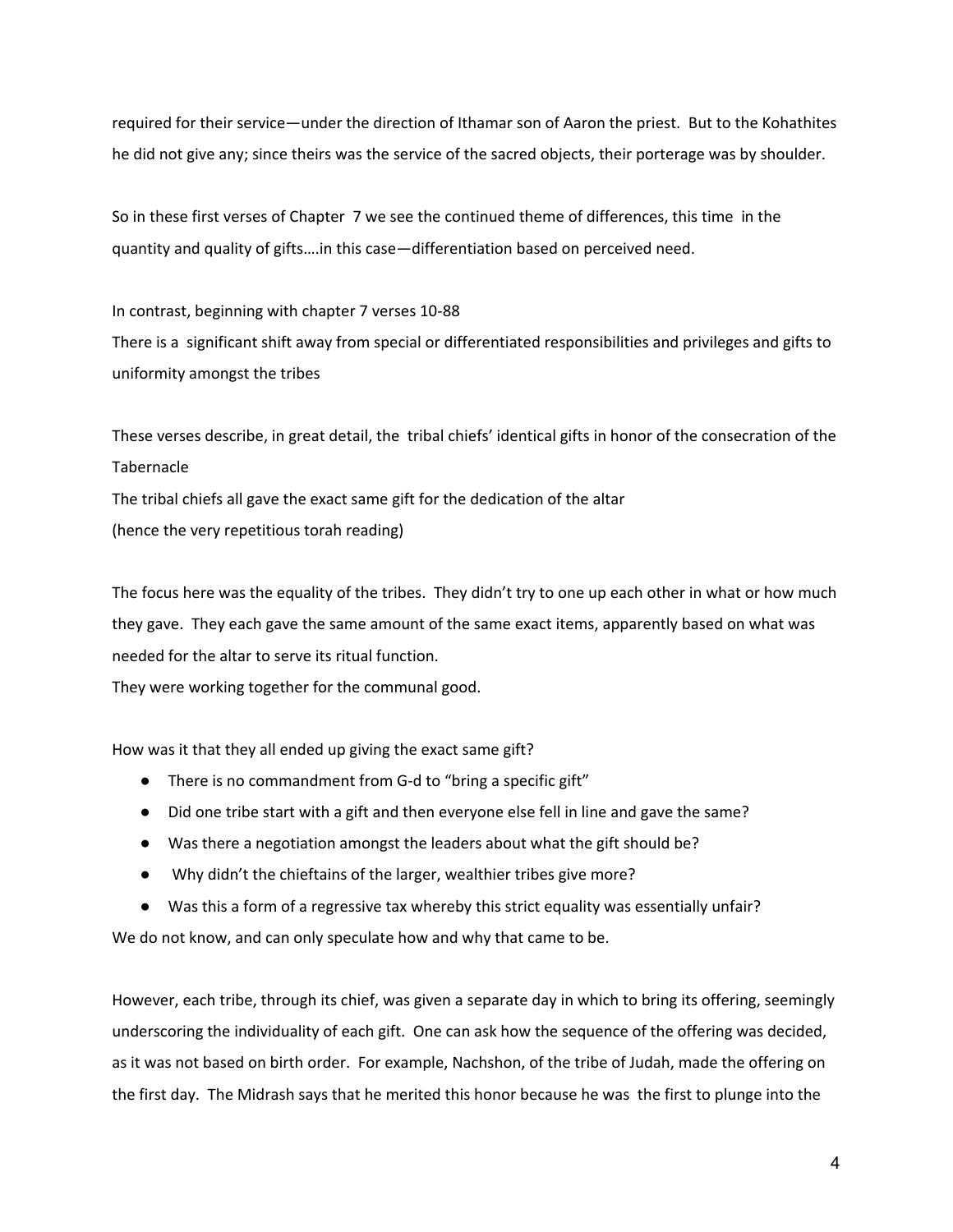Red Sea during the Exodus. So, even given the uniformity of the offerings there was differentiation in the order of presentation.

So as I reflect upon the various recountings and interpretations of census in this parsha and the weeks before, there are two key themes that keep recurring

- Exclusion vs inclusion
- Differentiation vs egalitarianism

This is a tension we find in so many areas of our life

Rabbi Sacks— in his book Lessons in Leadership, talks about envy

For example,

- Envy within the tribe of Levi, since the priesthood had gone to just one man, Aaron, and his descendents. Moses dealt with this potential sense of envy by giving each of the clans of Levi special role in the carrying of the items of the Tabernacle as I described earlier
- Moses also dealt with individuals who aspire to a higher level of holiness but were not Cohanim or Leviim– by implementing the special restrictions of the Nazirites
- Finally, the potential that the leaders of the other tribes would be envious that they and their tribes were left out of the service of the Tabernacle. Sachs says that the highly repetitive accounting of the gifts, with each tribe having its special day and accounting, gave each leader and tribe its moment of glory.

Sacks concludes the dvar torah on Naso with the following:

"There is no way of eliminating the danger (of envy) entirely, but Moses in Parshat naso tells us how to behave. Honor everyone equally. Pay special attention to potentially disaffected groups. Make each feel valued. Give everyone a moment in the limelight, if only in a ceremonial way. Set a personal example of humility. Make it clear to all that leadership is service, not a form of status. Find ways in which those with a particular passion can express it, and ensure that everyone has a chance to contribute."

## These themes of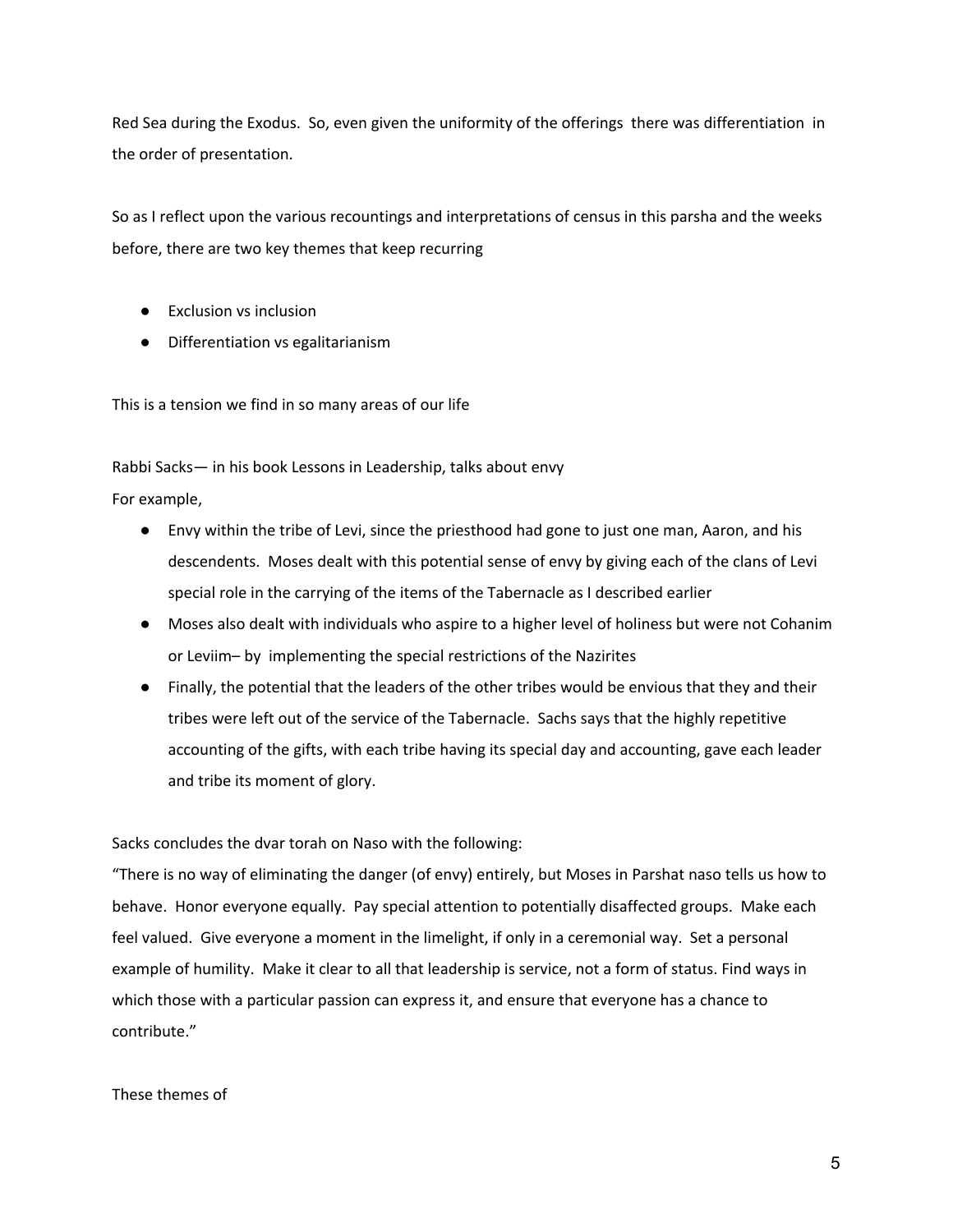- Exclusion vs inclusion
- Differentiation vs egalitarianism

Carry over to many parts of our life

- Here in our Minyan—as everyone has assigned jobs, but members are free to volunteer for additional roles
- In our work lives, as we negotiate job titles, roles and responsibilities, and moments in the limelight
- In social situations—as we deal with the sometimes fine line between inclusion and exclusion
- And on a more personal family level how we treat each member of the family as an individual as well as part of the family unit.

So as I think about Jenna and Jonah's upcoming marriage, these themes resonate in many ways

- In planning your wedding
- In your relationship to each other, how you respect each other, how you recognize each other's strengths and qualities without the need to one-up each other, and how you approach division of labor
- In your relationships to families of origin and to your families by marriage
- In your relationships, hopefully someday, with children
- In your relationships with your extended circles of friends and family

In particular, the principle which I mentioned earlier of working together for the collective good, while still maintaining individual identity is such an important component of a couple building a new life and home together.

Before I close, I want to note the 50th anniversary of dear friends Linda and Bruce Stanger who exemplify this principle of a couple who work together for the collective good while still maintaining their individual identities.